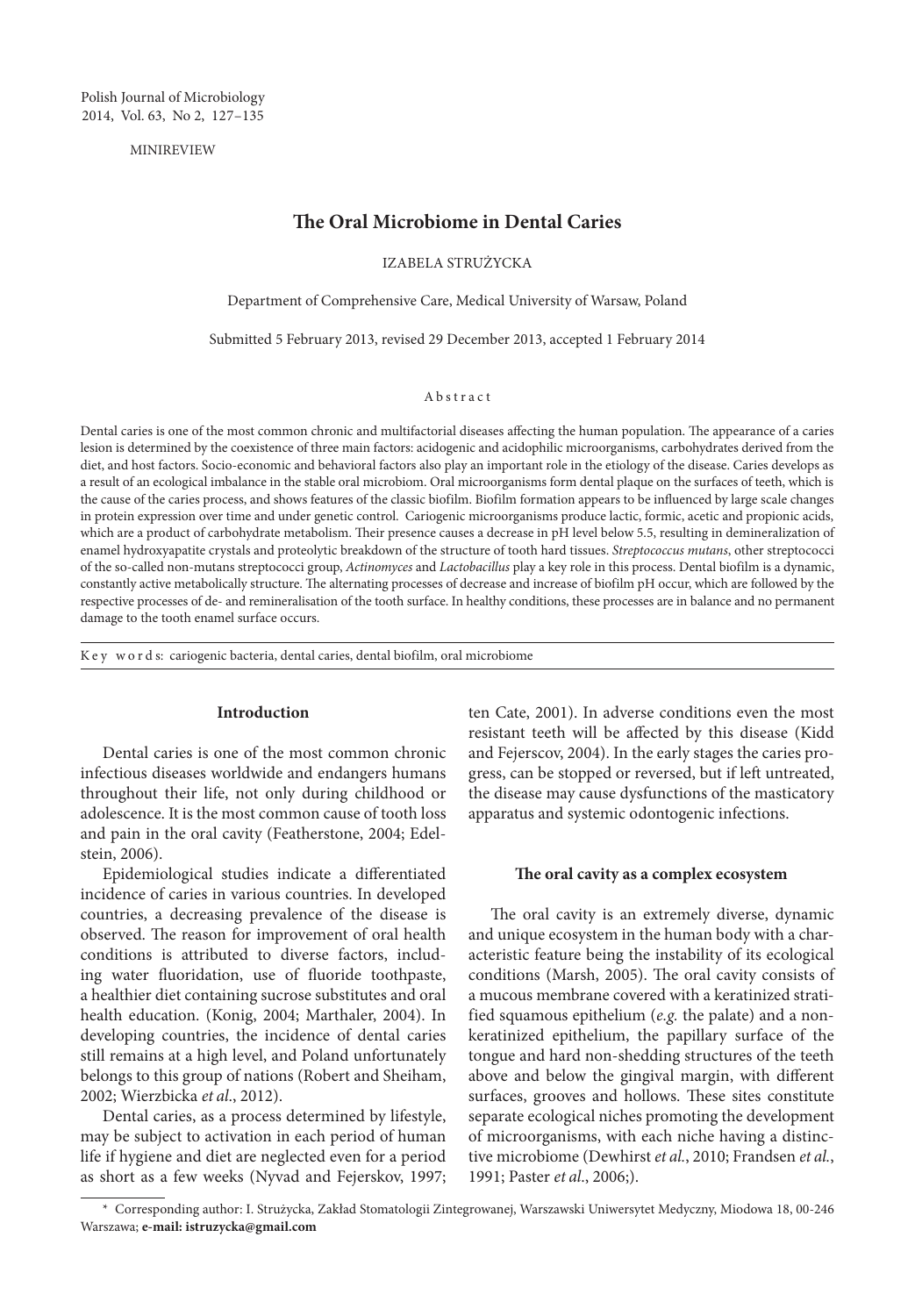The environment of the oral cavity is constantly transformed with age, and thus the oral microbiome changes as well. During the first two months of a baby's life, bacteria colonize only mucosal surfaces, and with the eruption of the deciduous teeth, the non-shedding hard surfaces appear, which are also colonized by microorganisms. The changing factors such as emergence of the milk and permanent teeth, tooth extractions, caries cavities, fillings, dentures and sometimes toothlessness may affect the ecosystem of the oral microbiome (Tweman *et al*., 2000).

Subsequent tooth eruptions cause at the same time the emergence of a new environment – a gingival sulcus with a separate source of nutrients (Abusleme *et al*., 2013). Environmental conditions such as temperature, salinity, access to oxygen, access to nutrients, pH conditions and the redox potential have an impact on the ecosystem and contribute to the species composition of biofilms present at each location (Takahashi and Nyvad, 2011). Transient changes in the stability of the oral microbiome may be also caused by diet, variability of the salivary flow, or long-term use of antibiotics (Sheiham, 2001; Nasidze *et al*., 2009).

In addition, the entire oral cavity is constantly moistened with saliva, a rich secretion containing countless amounts of different types of biologically active ingredients. Saliva is used by the oral biofilm as a delivery system. It is the major source of nutrients for microorganisms, peptides, carbohydrates and the content of these substances largely determines the quality and quantity of microorganisms inhabiting the oral cavity (Nasidze *et al*., 2009). Saliva has antibacterial, antiviral and antifungal properties. It includes proteins such as lysozyme (causing bacteriolysis), lactoferrin (inhibiting the bacterial growth), lactoperoxidase (blocking the glucose metabolism), statherin and other protein components of saliva, e.g. mucins, immunoglobulin A, G and M and a number of other glycoproteins (Hannig *et al.*, 2005; van Nieuw Amerongen *et al*., 2004). Saliva also contains proline-rich glycoproteins (PRPs), which act as receptors allowing for strong attachment of bacteria to the acquired pellicle, which covers the tooth surface (Marsh, 2005).

The flow of saliva allows admission of nutrients essential for bacteria, but on the other hand, it promotes the mechanical removal of bacteria from the colonized surfaces. The flow of saliva, the mastication process and oral hygiene remove a large number of bacteria from the oral cavity. Therefore, the flow rate of saliva and its quality are critical not only in the initiation and development of dental caries but also in the process of remineralization of early carious lesions (Garcia-Godoy and Hics, 2008). An increased salivary secretion rate helps to reduce the time of teeth enamel exposure to acids and accelerates normalization of pH in their environment after a meal containing cariogenic food products. Thus, it facilitates maintenance of the microbial plaque pH at a level that ensures the integrity of the mineral composition of the enamel. Maintaining an ionic balance between the enamel and saliva is possible due to the presence of the buffering compounds – carbohydrates and phosphates (Hics *et al.*, 2003).

### **Transmission of cariogenic microorganisms**

As the toothless oral cavity of the fetus is sterile, a human first becomes colonized by a normal flora at the moment of passage through the birth canal (Berkowitz, 2006; Caufield and Griffen, 2000; Cephas *et al*., 2011). During birth, the first days of life and feeding by the mother, certain microorganisms colonize the oral cavity, and the pre-dentate infant's mucosal surfaces are the only suitable sites for colonization in the mouth. In research study performed by Cephas *et al.*, (2011), high bacterial diversity was noted in saliva of adults and infants. *Streptococcus* was the predominant genus in infant saliva. *Veillonella*, *Neisseria*, *Rothia*, *Haemophilus*, *Gemella*, *Granulicatella*, *Leptotrichia* and *Fusobacterium* were also predominant genera in infant samples, while *Haemophilus*, *Neisseria*, *Veillonella*, *Fusobacterium*, *Oribacterium*, *Rothia*, *Treponema* and *Actinomyces* were predominant in adults.

The colonization of children by microorganisms considered to be associated with the development of caries is related to their transfer by saliva from people in the child's closest environment. Most data show that oral colonization by *S. mutans* occurs through direct and indirect contact with related persons whose oral cavity is colonized by such microorganisms (Berkowitz, 2006; Caufield *et al*., 1993; Mattos *et al*., 2001).

Studies with the use of molecular methods indicate that the vertical transmission of these bacteria from mother to child is the main route for their early acquisition in the oral cavity (Berkowitz, 2003; Caufield and Griffen, 2000; Redmo-Emanuelsson and Thornqvist, 2001). Bacteria enter the child's oral cavity from their caregivers, and usually the mother is the first transmitter (Caufield and Griffen, 2000; Milgrom *et al.*, 2000). The transmission of cariogenic bacteria occurs in approximately 60% of infants when the level of microorganisms in the mother's saliva amounts to 105 or more colony forming units per millilitre of saliva (CFU/ml) compared to 6% when the bacterial level in the mother's saliva is  $10^3$  CFU/ml of saliva (Berkowitz, 2006). The intrafamilial transmission of cariogenic microorganisms is different in populations of various cultures. There are also reports describing microbial genotypes found in children that are different from the isolates derived from their mothers or other family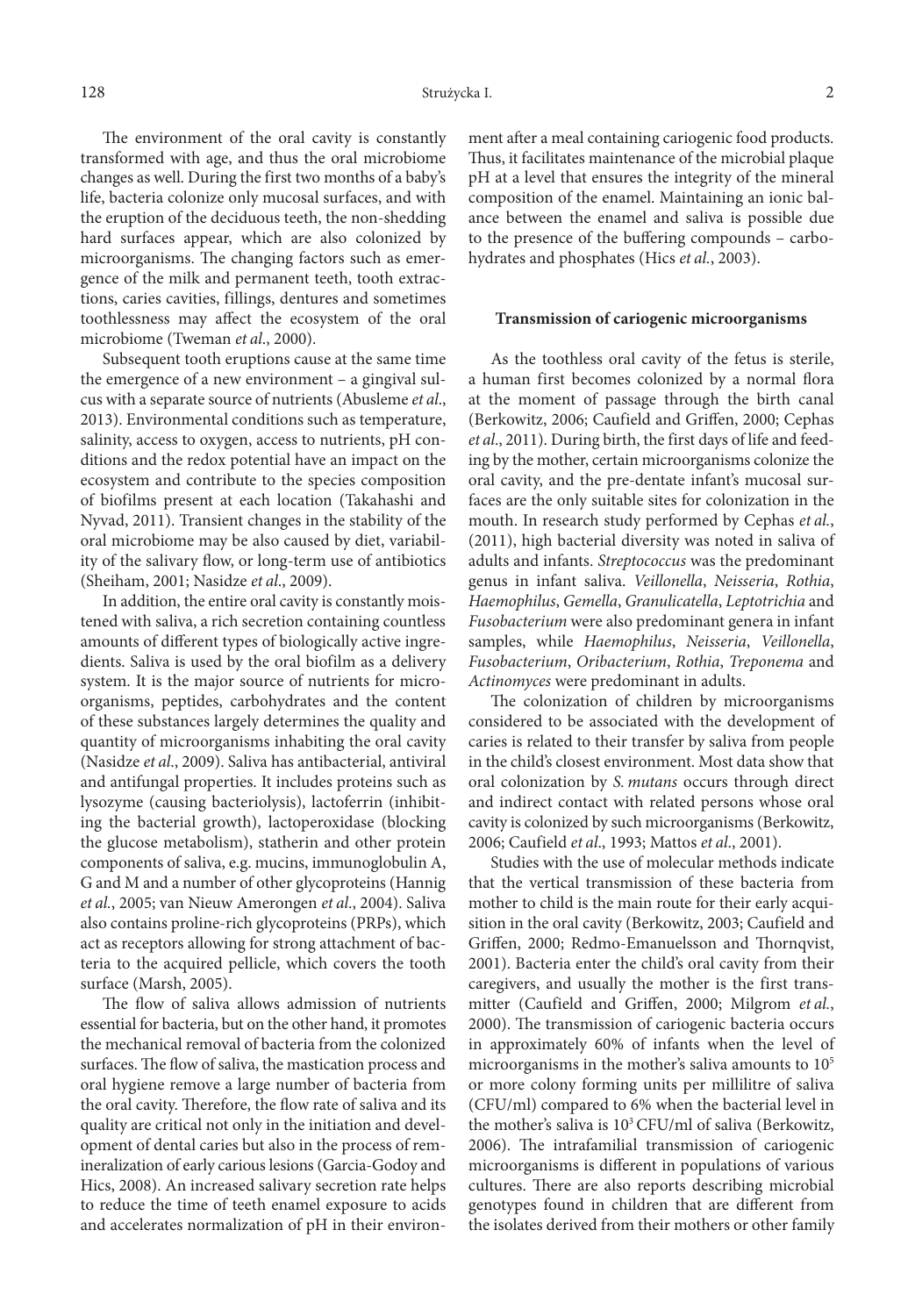members, which indicates the existence of additional sources and horizontal pathways of cariogenic bacteria transmission (Mattos *et al*., 2001).

# **Etiopathogenesis of dental caries**

Dental caries is often described as the physical and chemical processes of demineralization and remineralization occurring on the tooth surface. Yet the essence of this disease is more complex. Theories about the etiology of dental caries are still evolving in tandem with the development of molecular biology and introduction of improved microscopy research techniques (Fejerskov, 2004; He and Shi, 2009; Nyvad *et al*., 2013; Wood *et al.*, 2000). Dental caries is a multifactorial disease. A variety of factors, including microbial, genetic, immunological, behavioral and environmental interact to contribute to dental caries onset and development. (Aas *et al*., 2008; Selwitz *et al*., 2007). Diet is one of the most important factors associated with colonization of the oral cavity by cariogenic bacteria (van Loveren, 2001).

Recent advances including data from the Human Microbiome Project have lead to a new paradigm for understanding chronic bacterially mediated diseases. Dental caries occurs as a result of a shift in the composition of a biofilm community specific to the humans tooth surface. Frequent carbohydrate intake can disrupt the ecology of this community by the selection of acidogenic and acid tolerant species, these acidogenic communities are responsible for caries development (Nasidze *et al.*, 2009).

The cariogenic properties of microorganisms in the oral cavity are associated with their ability to live and grow on a hard and non-shedding tooth surface, the level of colonization of dental plaque, increasing in relation to consumption of sucrose, the ability of rapid processing of monosaccharides to acids (acid formation), the ability to survive in conditions of low pH (acidophility), the production of extracellular polysaccharides (EPS), which facilitate adhesion to the tooth surface and building of a matrix, and the production of intracellular polysaccharides (IPS) (Horiuchi *et al*., 2009; Selwitz *et al.*, 2007). The cariogenic potential of microorganisms is directly related to the consumption of carbohydrates, in particular of sucrose, and this fact has been proved long time ago by laboratory tests carried out on gnotobiotic animals (Fitzgerald and Keyes, 1960).

 A caries lesion develops on a specific surface of the tooth, under the mature dental biofilm coating it for a long period. It is now believed that the disease is caused by microorganisms belonging to the natural flora of the oral cavity (Peterson *et al*., 2013; Scheie and Petersen, 2004; ten Cate, 2006). It is suggested that in

the oral microbiome, there is a dynamic equilibrium between microorganisms as well as between the microflora and the host, and the disease develops as a result of a microbiological imbalance within the biofilm (Hoiby *et al*., 2011; Hojo *et al*., 2009; Marsh, 2012).

Such a situation occurs when conditions in the local environment on the tooth surface change. In the case of dental caries, the change may include repeated high concentrations of sugar resulting in a decrease in plaque pH due to acidophilic and acidogenic microorganisms. In conditions of low pH, cariogenic microorganisms multiply efficiently and take over the dominant position in the biofilm. They produce weak acids, which are a product of carbohydrate metabolism (lactic, formic, acetic and propionic acids). The presence of these acids results in a decrease in pH below the critical value (5.0–5.5), leading to demineralization of hydroxyapatite crystals in the tooth enamel (Garcia-Godoy and Hics, 2008; Hics *et al.*, 2003).

The mechanism of the disease is the same in all types of dental caries and is associated with the loss of minerals (demineralization) and proteolytic breakdown of the structure of the tooth hard tissues under the influence of the attack of acids produced by bacteria (Kidd and Fejerskov, 2004; Marsh, 2012; Selwitz *et al*., 2007). The escape of calcium phosphates and carbonates from the enamel surface usually leads to the creation of a caries cavity in the enamel. The demineralization process is sometimes reversible in the early stages and then remineralization occurs with the capture of calcium, phosphate and fluoride. Important features of the carious process are the episodes of demineralization followed by periods of remineralization, *i.e.* repair and recrystallization, when parts of the lost compounds are re-built. Remineralization is the tooth's natural repair mechanism consisting of diffusion of minerals from saliva to the porous demineralized tooth surface (Marsh *et al.*, 2011). Fluoride administered in order to accelerate this process, works as a catalyst for the incorporation process of calcium and phosphate into the crystalline structure of the hydroxyapatite tooth enamel (Marinho *et al*., 2003).

The origin, progress or inhibition of dental caries are determined by the equilibrium status between protective factors, most of them being components of saliva (Ca2+, phosphates, fluoride, protective proteins of the pellicle, saliva antibacterial components and external factors), and pathological factors (cariogenic bacteria, a dysfunction of the salivary glands, frequent consumption of carbohydrates). A preponderance of pathological factors results in the processes of demineralization and dental caries (Kidd and Fejerskov, 2004; Garcia-Godoy and Hics, 2008).

In most people, the demineralization and remineralization processes occur on the tooth surface many times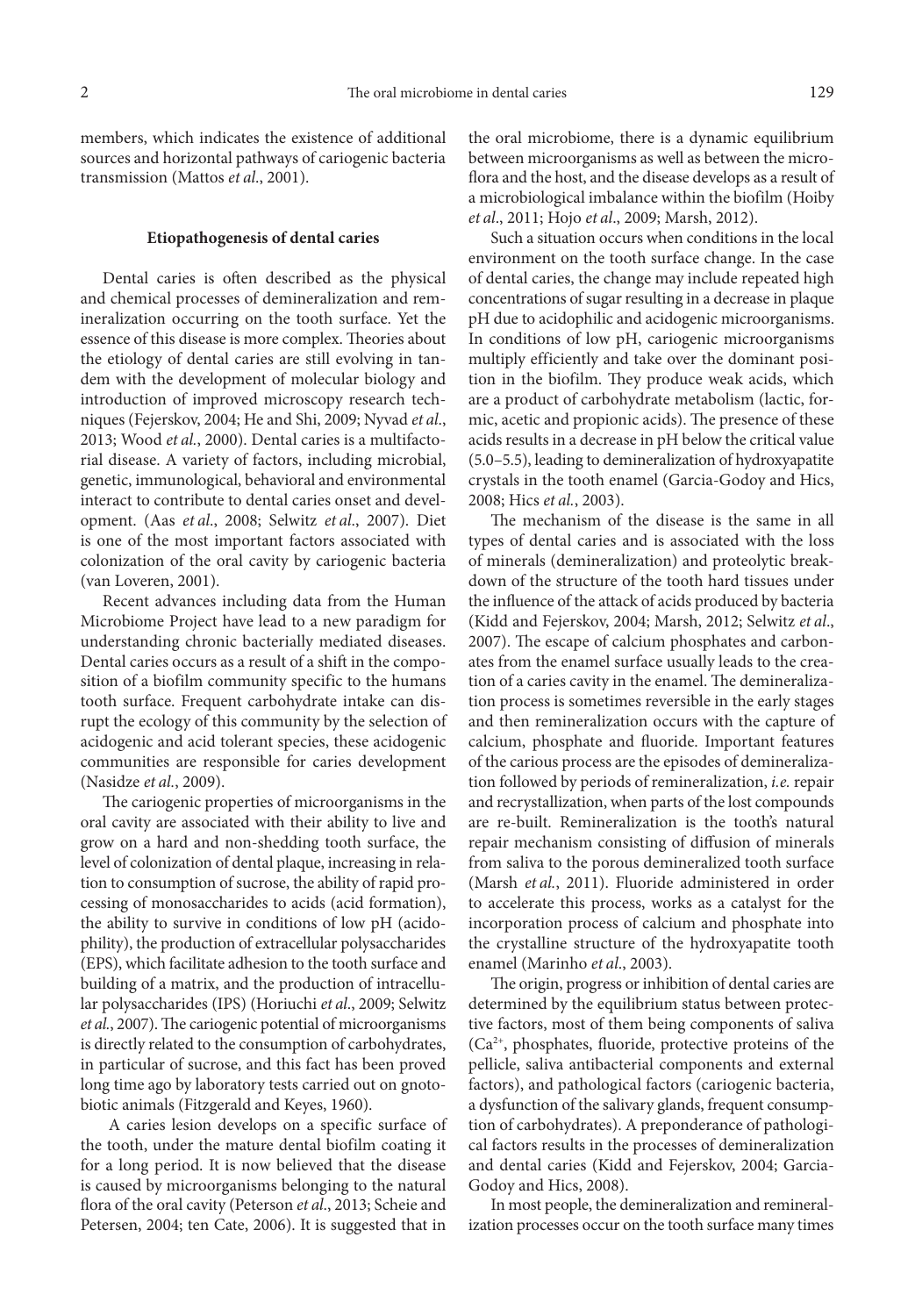130 Strużycka I. 2

during the day. Remineralization occurs as a result of pH adjustment in the oral cavity with saliva acting as a buffer. If plaque remains on the tooth surface for an extended period of time, as a result of bacteria activity, an irreversible caries lesion appears under this biofilm, which is a symptom of advanced disease (Featherstone, 2004). Very early stages of dental caries in the enamel are not detectable by simple clinical or radiological methods.

#### **The supragingival microbiome in dental caries**

Opinions on the composition of microflora responsible for initiation of the carious process change in line with new research on this topic. Previous hypotheses point to the primary role of *Streptococcus mutans* as the primary pathogen in the etiology of dental caries in children and adults. (Aas *et al.*, 2008; Hoiby *et al.*, 2011; Tanzer *et al*., 2001).

Recent advances in high throughput genomics now allow for a comprehensive survey of bacterial species present in the oral cavity.16S rRNA gene analysis have made it possible to comprehensively examine the composition of microbial communities and to study differences between health and disease (Belda *et al.*, 2012; Filoche *et al.*, 2010; Peterson *et al.*, 2013).

Recently published papers offer a partly different perspective on the role of bacteria in the caries process, referred to as the so-called extended caries ecological hypothesis, trying to prove that the role of *S. mutans* in the initiation of dental caries may not be as dominant as it was previously assumed, but there is an agreement that they have the highest cariogenic potential (Takashi and Nyvad, 2008; He and Shi, 2009). Van Ruyven *et al.,* (2000) have proposed a model for succession in caries that takes into account carbohydrate intake, "low pH groups of bacteria" and mutans streptococci and lactobacilli. According to the group of researchers who adhere to this theory, the initiation of the caries process results from activity of many aciduric and acidogenic microorganisms, known in literature as the non-mutans streptococci and *Actinomyces* (McLean *et al*., 2012)*.*

Colonization of the cleaned tooth surfaces proceeds involving *Streptococcus sanguinis*, *Streptococcus oralis*  and *Streptococcus mitis*, belonging to the "non-mutans streptococci". These three species constitute as much as 95% of all *Streptococci* present in dental plaque, and 56% of the total initial colonizers of the tooth surface. At the initial stage of plaque development, *S. mutans* represents only 2% of the other streptococci population. (Horiuchi *et al.*, 2009).

The microflora colonizing the clinically healthy enamel surface contains mainly non-mutans streptococci and *Actinomyces*, and acidification of the plaque

environment is mild and rare. There is an equilibrium maintained between the demineralization and remineralization processes, with a predominance of the latter (Bik *et al.*, 2010). In the oral cavity under conditions with a modified physical environment (*e.g.* through poor hygiene, frequent delivery of sugar, or too low a flow of saliva that buffers pH), decreases in pH follow after each meal, which entails a growing acidification of the plaque environment, and consequently changes the composition of the bacterial flora (Takahashi and Nyvad, 2011; van Ruyven *et al*., 2000). This leads to a selective multiplication in dental plaque of bacteria known as low-pH non-mutans streptococci, which are more acidogenic and acidophilic in comparison to the original non-mutans strains, which further shifts the equilibrium of the de- and remineralization processes towards demineralization, leading to increased development of *S. mutans* and *Lactobacillus* and progression of the carious process ( Garcia-Godoy and Hics, 2008; Nasidze *et al.*, 2009; Takashi and Nyvad, 2008 ).

In conditions of severe and long-term acidification of the plaque environment (even  $pH < 4,0$ ), the most acidogenic and acidophilic bacteria start to dominate: *Streptococcus mutans* and *Streptococcus sobrinus*, *Lactobacilli*, the most acidophilic strains of non-mutans streptococci, *Actinomyces*, *Bifidobacteria* and yeast. The carious process progresses with changes in the composition of the bacterial plaque ( Aas *et al*., 2008; Horiuchi *et al*., 2009).

The percentage of *S. mutans* increases in the dental plaque in the stage of white-spot enamel lesions, but non-mutans streptococci still remain dominant. The proportion of *S. mutans* amounts to about 30% of the total plaque microflora in the advanced stages of caries (Horiuchi *et al*., 2009). In addition to the "non-mutans" streptococci, *Actinomyces* are also detected in the initial stages of plaque development.

Moreover, research also indicates that other microorganisms present in dental plaque that have been considered to be non-cariogenic up to now, such as *Bifidobacterium*, *Propionibacterium*, *Streptococcus salivarius*, *Streptococcus oralis*, *Streptococcus milleri*, *Enterococcus faecalis*, *Actinomyces naeslundi* and *Actinomyces viscosus*, may also result in dental caries (Aas *et al*., 2008).

# **Dental plaque as a biofilm**

Application of modern research techniques, has allowed fuller understanding of many important phenomena occurring on the tooth surface near the gingival margin and in the gingival sulcus, the site of bacterial dental calculus deposits. This techniques has also contributed to the knowledge of the highly complex structure of dental plaque. Dental plaque was one of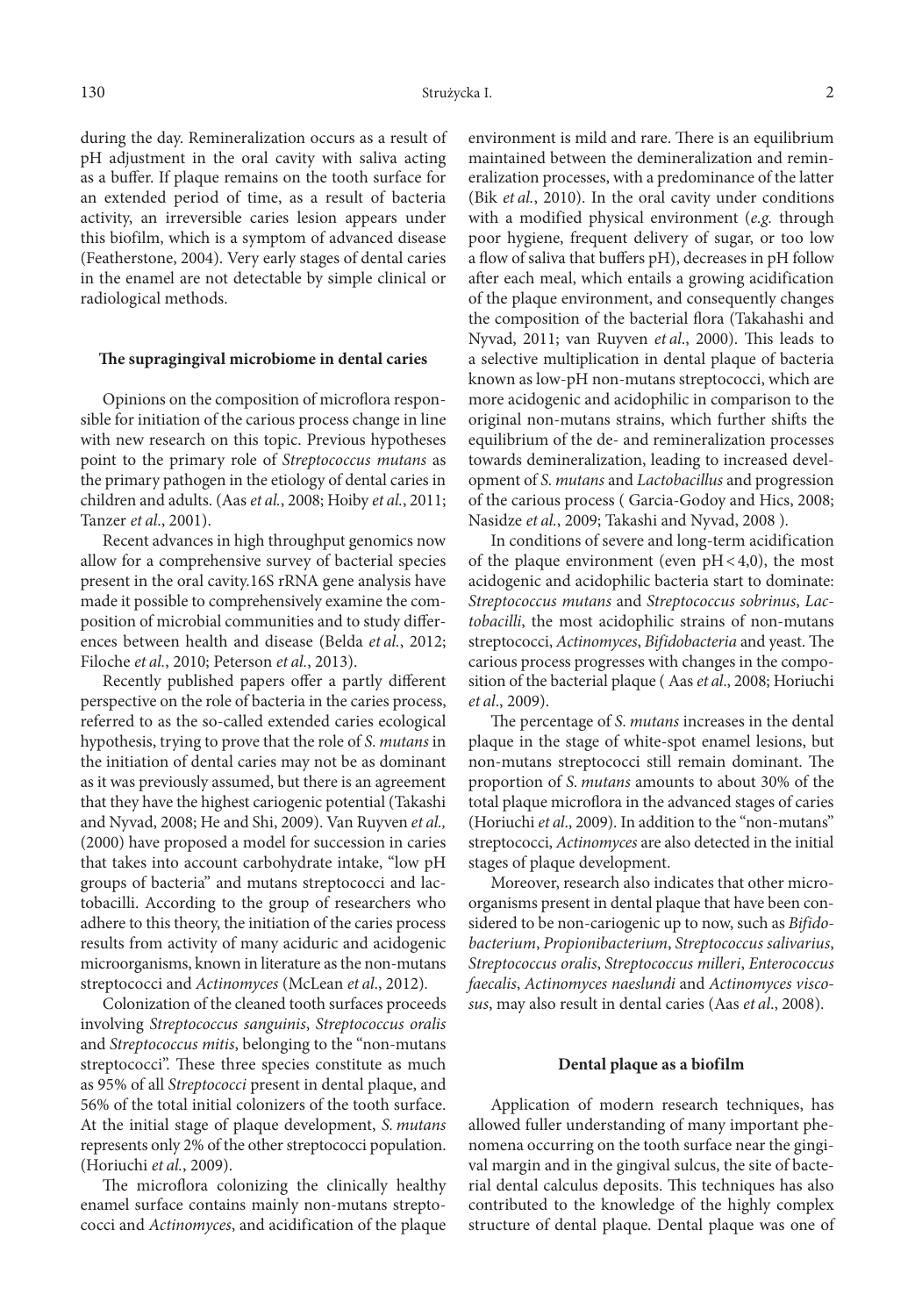the first structures formed by bacteria that has been described as a biofilm (Marsh, 2005; ten Cate, 2006; Hoiby *et al.*, 2011). Over 700 bacterial species have been isolated from the human oral cavity and the majority of them are associated with dental biofilm. Many years of research have shown that this biofilm is a highly specialized, co-ordinated, multi-species form of microorganism life, permanently located on the tooth surface in a matrix, surrounded by a layer of extracellular polysaccharides (EPS). It is created by the layered growth of microorganisms existing as separated microcolonies, mainly bacteria capable of adhering to each other, which can form a community where spatially distributed populations can interact. When organized in biofilms, the oral micro-organisms are less susceptible to *antimicrobials* and more resistant to immunological defense systems (Davies, 2003; Dufour *et al.*, 2013; Stoodley *et al.*, 2002).

Microorganisms in the oral cavity form two types of biofilm on the surface of the tooth: the supra-gingival plaque and the sub-gingival plaque, which differ significantly in the composition of the bacterial flora. Supragingival plaque is dominated by Gram positive bacteria, including *Streptococcus mutans*, *Streptococcus salivarius Streptococcus mitis* and *Lactobacillus*, while subgingival plaque is dominated by Gram-negative anaerobic bacteria, such as *Actinobacillus, Campylobacter* spp., *Fusubacterium nucleatum*, *Porphyromonas gingivalis* (Hojo *et al.*, 2009; He and Shi, 2009; Marsh, 2012). The cause of dental caries is usually the supragingival microbiome. The sub-gingival microbiome is associated with gingivitis and periodontal disease (Abusleme *et al.*, 2013).

The formation and development of biofilm takes place in three main steps: attachment of the initial pioneer species, which leads to an increase in the biofilm mass due to colonization, co-adhesion, co-aggregation of other species of microorganisms, production of extracellular polysaccharides and separation of bacteria from the surface of the biofilm and their spread in the environment of the oral cavity. (Hoiby *et al.*, 2011; Scheie and Petersen, 2004; ten Cate, 2006).

Since microorganisms are not able to colonize the cleaned tooth surfaces, which are deprived of any external components, the presence of the acquired pellicle is necessary for adhesion. The acquired pellicle is formed on the tooth surface immediately upon their brushing or professional cleaning treatments. This process is estimated to take minutes. It consists of saliva and proteins from gingival fluid adsorbed on to the cleaned surface. Gingival fluid is composed of different host-derived molecules rich in proline, tyrosine, histidine, including proteins and agglutinins which act as a source of receptors that are recognized by various oral bacteria, mucins and other glycoproteins. The initial stage of bacterial adhesion to the tooth surface includes interaction of the superficial substances of microorganism with the components of saliva contained in the acquired pellicle. As the attached bacteria cells grow and divide, many will start to express a biofilm phenotype, which will include the secretion of extracellular polymeric substances (EPS) with polypeptides, carbohydrates and nucleic acids (Hojo, 2009; Kolebrander *et al*., 2010).

In the initial non-specific phase of biofilm formation, when bacteria that form it are located at a considerable distance apart, the electrostatic, hydrophobic and van der Waals forces allow for reversible adhesion of microorganisms (Hics *et al*., 2003; Scheie and Petersen, 2004). This initial phase of adhesion becomes irreversible later due to a specific reaction between bacteria adhesins and PRPs (proline-rich glycoproteins) on the surface of the acquired pellicle. Accumulation of biofilm microorganisms is very fast as a result of the interspecies aggregation of streptococci with actinomycetes, as well as agglutination of microorganisms within one species, which leads to aggregation of new bacterial species with the already settled organisms. Among the early colonizers of the biofilm, different species of *Streptococcus* spp., *Eikenella* spp., *Actinomyces*  spp., *Haemophilus* spp., *Prevotella* spp., *Capnocytophaga*  spp., *Priopionibacterium* spp., and *Veillonella* spp. have been identified in 60–90% of cases. The later colonizers include *Fusobacterium nucleatum, Actinobacillus* spp., *Prevotella* spp*., Eubacterium* spp.*, Treponema* spp. and *Porphyromonas* spp*.* (Kolebrander *et al.*, 2010; Marsh, 2012; Nasidze *et al.*, 2009).

Several salivary components have been shown to have a role in microbial adhesion to the pellicle, for instance, salivary oligosaccharide-containing glycoproteins may serve as receptors for oral streptococci and the salivary proline-rich protein 1 and statherin have been implicated as receptors for type 1 fimbrie of *Actinomyces viscosus* (Gibbons *et al.*, 1988; Marsh, 2005; Scheie and Petersen, 2004). The wide range of streptococcal species produce the most well-studied oral adhesins, including antigen I/II, PaG, SspA, amylase-binding proteins, and type 1 fimbrie-associated protein. Adhesins produced by other oral bacteria have also been identified. Bacterial forms colonize the pellicle acquired during the day, which is transformed into dental biofilm.

A major role in the formation of biofilm is attributed to extracellular polysaccharides (EPS: Exopolysaccharides) containing, among others, mannose and glycosidic residues, which form a bacterial capsule or are released into the environment, where they become part of mucus. The composition of EPS varies depending on the bacterial strain and environmental conditions. Consist of exopolisaccharides, proteins and extracellular DNA. The biofilm matrix is increased by further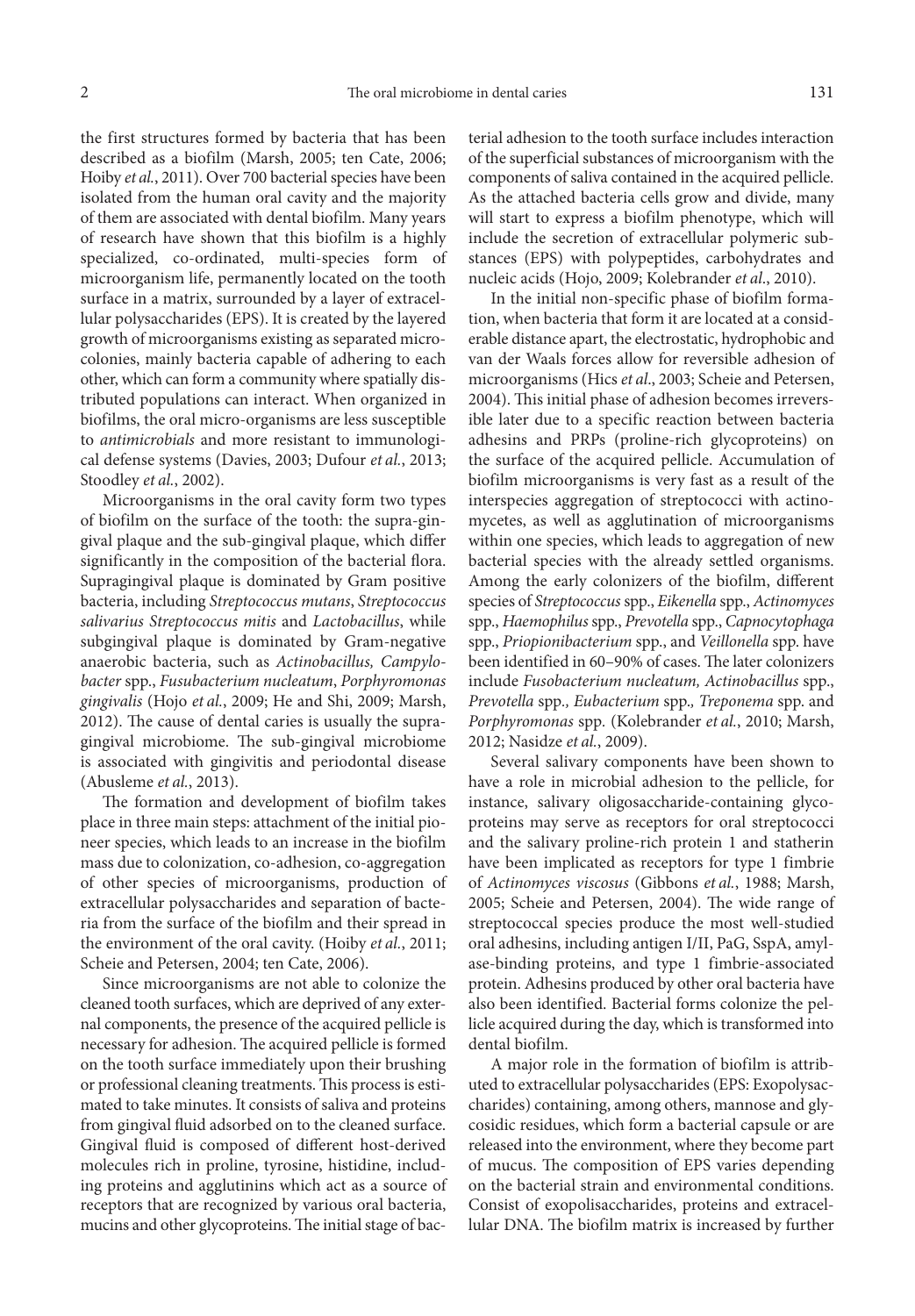precipitation of salivary glycoproteins, mainly through the creation of extracellular disaccharides. A particularly important role in the creation of plaque mass and adhesion of bacteria is attributed to polysaccharide polymers-soluble ones such as glucan and fructan, and insoluble ones, such as mutan (Hojo *et al.*, 2009; Marsh, 2011). The cariogenic streptococci form extracellular polymers in the enzymatic reactions involving α-glucosidases. For example, *S. mutans* produces two glucosidases. One leads to the formation of insoluble glucan with α-1,3-glucan-binding called mutan. The other it creates a bond α-1,6 characteristic of the soluble glucan known as dextran. Dextran acts as a substrate for further metabolism in the event of shortage of saccharides in food. Sticky mutan is involved in increasing of the plaque mass and enhances adhesion of the cariogenic microorganisms. From fructose, with involvement of β-fructosidase, a polymer called fructan or levan is derived. Fructan, like dextran, constitutes an extracellular metabolic substrate. *S. mutans* produces a rare soluble fructan called inulin (Biswas *et al.*, 2005; Takashi and Nyvad, 2008).

Extracellular polysaccharides are created also by other bacteria in the oral cavity, such as *S.sanguis* and *A. viscosus*, but a major role in their production is attributed to *S. mutans*. One of the important functions of EPS, in addition to the significant role in the processes described above, is the protection of these microorganisms against the host defense system and this is especially meaningful for the pathogenic nature of cariogenic microorganisms. The coating made of polysaccharides, due to its hydrophilic nature, effectively protects bacteria from phagocytosis (Allison, 2003).

After the adhesion phase, the process of building of the biofilm structure begins with microbial multiplication and differentiation (Belda *et al.*, 2012, Filoche *et al.*, 2010). Immediately after adhesion of bacteria to the surface or to other bacteria, activation or inhibition of specific gene expression occurs, with biofilm maturation being associated with changes in activity of particular genes in relation to the environmental conditions. Changes in gene expression involve the occurrence of relevant phenotypic traits. For example, due to changes in the environment such as limited access to oxygen, the metabolism of cells changes: the activity of anaerobic metabolic pathways of glycolysis increases, and the synthesis of certain enzymes is inhibited (Ling *et al.*, 2010; Roberts and Mullany, 2010). Production of flagellin, the protein included in the flagella of Gramnegative bacteria, is inhibited. As a result, certain structures disappear, *e.g.* flagella, which are no longer needed in this "stationary" form of existence within the biofilm (Marsh, 2005).

Microorganisms in biofilm are arranged in orderly, complex structures that are highly differentiated, consisting of bacterial microcolonies. The mature biofilm, coated with a layer of exopolysaccharides, on the surface of the tooth is sometimes composed of a countless number of microcolonies, separated from one another by numerous fluid filled channels, which creates a unique communication system of biofilm cells. The fluid circulating in the channels flows past microcolonies, delivering nutrients, oxygen, enzymes, metabolites, signal molecules and removing waste products (Wood *et al*., 2000; Stoodley *et al.*, 2002). In addition, it acts as a protection for its inhabitants against external factors including antibiotics, antibodies, bacteriophages, leukocytes. Thus it plays a triple role: surrounds, fastens and protects. The mutual proximity of the cells encourages exchange of genetic information by transfer of plasmids, including those encoding for resistance to antimicrobial substances and antibiotics (Davies, 2003; Roberts and Mullany, 2010).

Biological interactions have a role in structuring communities. They can occur within a community, across communities between microbiota and host, and between microbiota and their preators (Biswas *et al*., 2005; Kolebrander *et al*., 2012; Kuboniqa *et al.*, 2012).

A very important property of bacterial biofilm, much better developed than in the case of planktonic cells, is the ability to communicate with each other and regulate metabolic processes. Quorum sensing (QS) signaling represents a signaling pathway that is activated as a response to cell density. The stimuli of QS systems are signal molecules called autoinducers, their concentration is a function of microbial density. It depends on the cell population density in a particular site. Bacteria have complex gene expression programs which are up-regulated when they co-habit in dense populations. For example, their activity is changed and slow down their metabolism which is essential to prevent an accumulation of metabolic waste or the depletion of nutrients (Irie and Parsek, 2008; Kolebrander *et al.*, 2002; Scheie and Petersen, 2004). Bacteria are able to accurately identify the chemical nature of the signals and their threshold concentration in the environment, which allows for their specific growth and control of physiological and metabolic processes of the entire population. Streptococci have evolved various means of coping with the deleterious effects of environmental stressors and avoiding the host immune system. Recently several studies have shown that streptococci colonizing the mouth and upper respiratory tract are able to mount complex stress responses in order to persist and successfully survive competition in their ecological niche. Using a small quorum sensing peptide pheromone acting as a stress-inducible 'alarmone', oral streptococci synchronize the gene expression of a specific group of cells to coordinate important biological activities. (Dufour *et al.*, 2013). Bacteria, thanks to the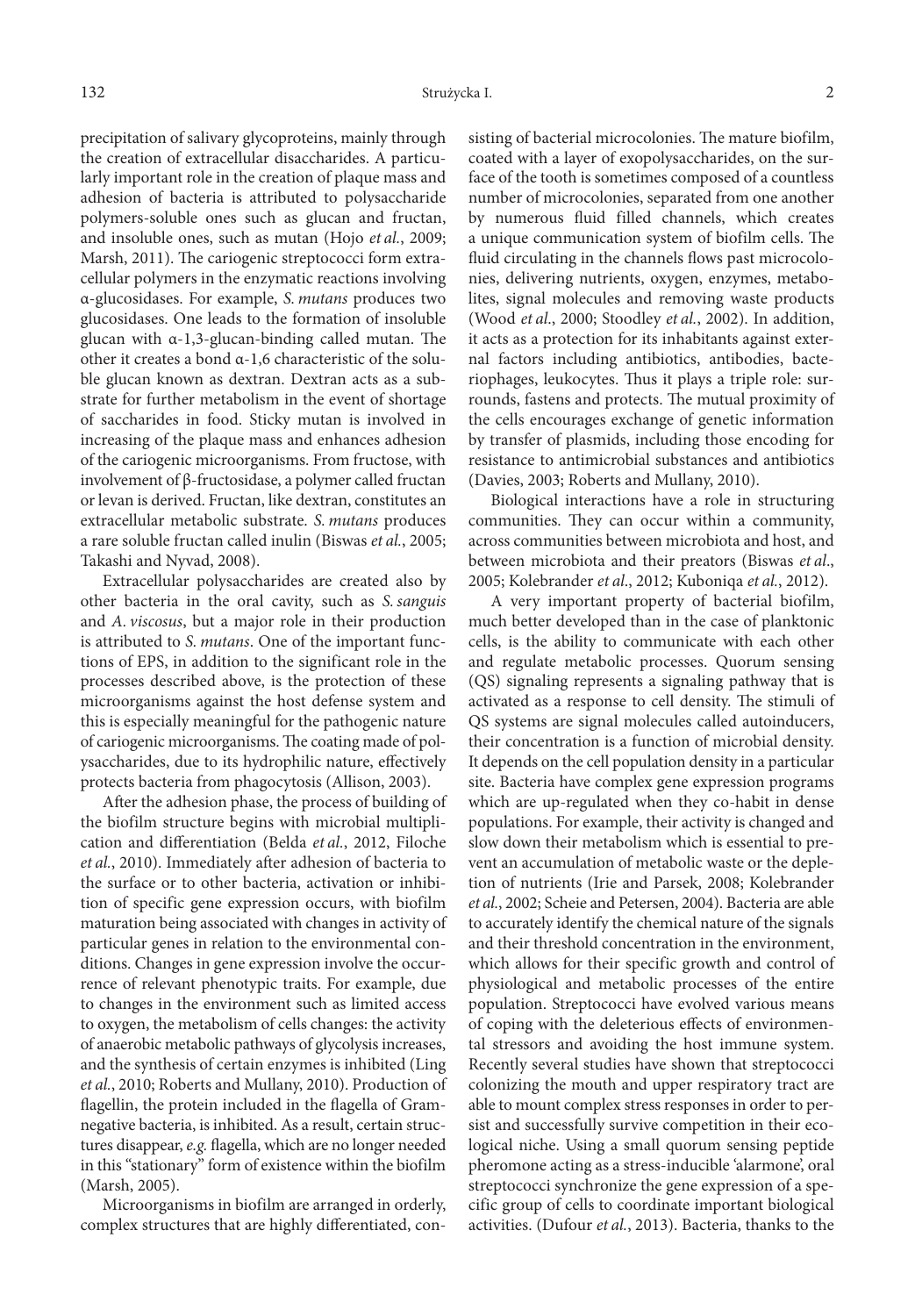chemical signals they send, are able to control important life processes such as bioluminescence, production of virulence factors, symbiosis, conjugation, mobility, spore formation, colony growth and biofilm formation (Kolebrander *et al.*, 2002; Marsh, 2005; Spoering and Gilmore, 2006). Gram-positive and Gram-negative bacteria have developed completely different QS transmission systems for signaling molecules. Functions of autoinducers in Gram-negative bacteria are fulfilled by acyl homoserine lactones (AHLs), and in Gram-positive by specific oligopeptides and auto inducers-2 (AI-2). AHL diffuses into cytoplasm and up-regulates the transcription of specific genes thus influencing the production of vital proteins. In *S. mutans*, QS is mediated by a competence-stimulating peptide (CSP). It was shown that when CSP reached a threshold level, a subpopulation of the bacteria lysed. By doing so they provided DNA to the environment which was then taken up by other competent bacteria, which is essential for exchange of genetic material and evolutionary process. These specific signaling molecules are used for communication between cells of the same or different bacterial populations or strains. Bacteriocins might also function as QS signals and have a direct effect on biofilm composition (Irie and Parsek, 2008; Li *et al.*, 2002; Miller and Bassler, 2001; Spoering *et al.*, 2006).

The formation of the layer of microorganisms is a dynamic process. Adhesion, growth, removal and reattachment constitute a continuous process and thus dental plaque microbiom undergoes a constant reorganization. This naturally-constructed biofilm consortia of bacteria may reach a thickness of 300–500 cells on the surface of the teeth. The surface of mature biofilm may release individual cells, which can then form a biofilm on other sites, teeth, tooth surfaces, gingival sulcus or transform into the planktonic form. In this manner biofilm constitutes a subsisting source, continuously sowing bacteria into the body fluids and to the environment.

Bacteria living in the biofilm form usually do not give up to the defense mechanisms activated by the immune system, and antibiotic action is also limited (Hojo *et al.*, 2009; Roberts and Mullany, 2010). Only occasionally do antibiotics or other antimicrobial measures manage to penetrate the sticky polysaccharide substance surrounding the biofilm. The variety of environmental conditions and the diversity of bacteria species in biofilms provide a sufficient protection against antimicrobial agents (Marsh, 2012). Concentrations of antimicrobial agents used to destroy the biofilm components must be very high, even up to several hundred times greater than necessary for destruction of the freeliving bacteria (Roberts and Mullany, 2010; Scheie and Petersen, 2004). The best method to fight dental biofilm is to prevent colonization of the tooth surface, which

constitutes a potential base for biofilm formation, and thereby inhibit its development. However, it is essential to comply with the generally accepted principles of dental caries prophylaxis.

### **Summary**

Dental caries is a multifactorial disease. The caries lesion present on the tooth surface may be active or arrested and reflects the activity in the biofilm covering tooth surface. Dental biofilm bacteria function as a highly organized and integrated microbial community. They cooperate and compete by different mechanisms, resulting in change of biofilm structure and function. Microbial composition of dental biofilm depends on the complex host-microbial and microbial-microbial interactions. Some of them are better understood. Knowledge on the mechanisms of genetic regulation involved in oral microbiome formation is still insufficient.

A better understanding of processes of oral biofilm formation and function is necessary to the development of novel more successful, more rational approach for antimicrobial strategies oral disease prevention and treatment.

A very important point is education and instructing patients on oral hygiene and the need for mechanical means of plaque removal, with the simplest method for the patient being the brushing of teeth. Local antibacterial agents may be used as a supplement and not a substitute for professional and home oral hygiene.

#### **Literature**

**Aas J.A., A.L. Griffen, S.R. Dardis, A.M. Lee, I. Olsen and F.E. Dewhirst.** 2008. Bacteria of dental caries in primary and permanent teeth in children and young adults. *J. Clin. Microbiol.* 46: 1407–1417. **Abusleme L., A.K. Dupuy, N. Dutzan, N. Silva, J. Burleson, L.D. Strausbaugh, J. Gamonal and P.I. Diaz.** 2013. The subgingival microbiome in health and periodontitis and its relationship with community biomass and inflammation. *ISME J.* 7, 1016–1025. **Allison D.G.** The biofilm matrix. 2003. *Biofouling* 19: 139–150.

**Belda Ferre P., L.D. Alcaraz, R. Cabrera, H. Romero, A. Simon, M. Pignatelli and A. Mira.** 2012. The oral metagenome in health and disease. *ISME J.* 6.1: 41–56.

**Berkowitz R.J.** 2003. Acquisition and transmission of mutans steptococci. *J. Calif. Dent. Assoc.* 31: 135–138.

**Berkowitz R.J.** 2006. Mutans streptococci acquisition and transmission. *Pediatr. Dent.* 2: 106–109.

**Bik E.M., C.D. Long, G.C. Armitage, C. Gary, P. Loomer, J. Emerson, E.F. Mongodin, K.E. Nelson, S.R. Gill, C.M. Fraser-Liggett**  *et al.* 2010. Bacterial diversity in the oral cavity of 10 healthy individuals. *ISME J.* 4: 962–974.

**Biswas S. and I. Biswas.** 2005. Role of HtrA in surface protein expression and biofilm formation by Streptococcus mutans. *Infect Immun.* 73: 6923–6934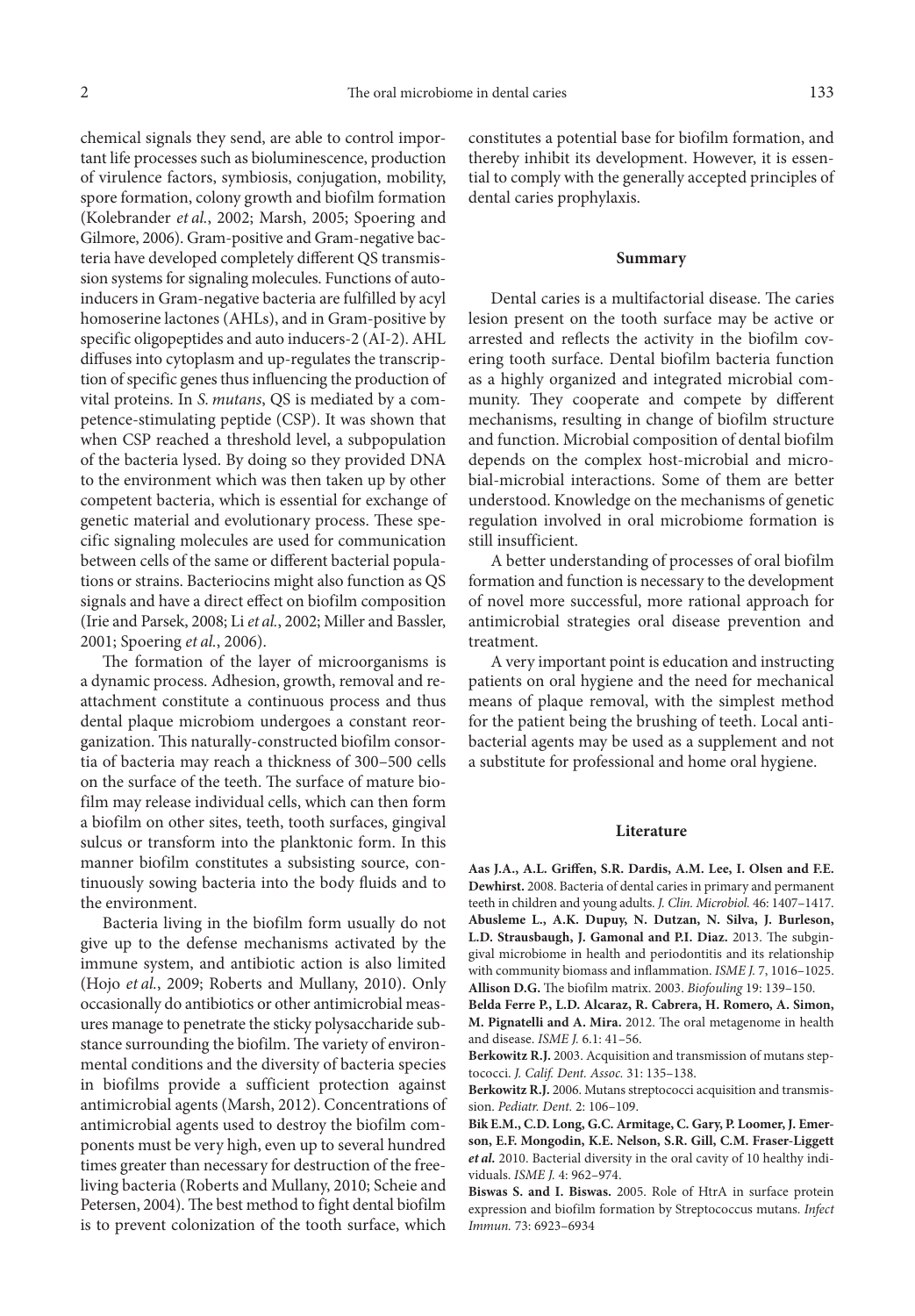**Caufield P.W. and A.L. Griffen.** 2000. Dental caries: An infectious and transmissible disease. *Pediatr. Clin. North. Am.* 47: 1001–1019. **Caufield P.W., G.R. Cutter and A.P. Dasanayake.** 1993. Initial acquisition of mutans streptococci in infants. Evidence for a discrete window of infectivity *J. Dent. Res.* 72: 37–45.

**Cephas K.D., J. Kim, R.A. Mathai, K.A. Barry, S.E. Dowd, B. Meline and K.S. Swanson.** 2011. Comparative analysis of salivary bacterial microbiome diversity in edentulous infants and their mothers or primary care givers using pyrosequencing. *PLoS One* 6. 8

**Davies D.** 2003. Understanding biofilm resistance to antibacterial agents. *Nat. Rav. Drug. Discov.* 2: 114–122.

**Dewhirst F.E., T. Chen, J. Izard, B.J. Paster and A.C. Tanner.** 2010. The human oral microbiome *J. Bacteriol.* 192: 5002–5017.

**Dufour D. and C.M. Levesque.** 2013. Bacterial behaviors associated with the quorum sensing peptide pheromone (alarmone) in streptococci. *Fut. Microbiol*. 8: 593–605.

**Edelstein B.** 2006. The dental caries pandemic and disparities problem. *BMC Oral. Health.* 15: (Suppl 1) S2.

**Featherstone J.D.B.** 2004.The continuum of dental caries-evidence for a dynamic disease process. *J. Dent. Res.* 83: 39–42.

**Fejerskov O.** 2004. Changing paradigms in concepts on dental caries: consequences for oral hath care. *Caries. Res.* 38: 182–191.

**Filoche S., L. Wong and Ch. Sissons.** 2010. Critical reviews in oral biology & medicine.: Oral Biofilms: Emerging conepts in microbial ecology. *J Dent Res*. 89: 8–18.

**Fitzgerald R.J. and P.H. Keyes.** 1960. Demonstration of the etiologic role of streptococci in experimental caries in the hamster. *J. Am. Dent. Assoc.* 6: 9–19.

**Frandsen E.V., V. Pedrazzoli and M. Kilian.** 1991. Ecology of viridans streptococci in the oral cavity and pharynx. *Oral. Microbiol. Immunol.* 6: 129–135.

**Garcia-Godoy F. and J. Hics.** 2008. Maintaining the integrity of the enamel surface. The role of dental biofilm, saliva and preventive agents in enamel demineralization and remineralization. *JADA* 139: 25S–34S.

**Gibbons R.J., D.I. Hay, J.O. Cisar and W.B. Clark.** 1988. Adsorbed salivary proline-rich proteine1 and statherin receptors for type 1 fimbrie of *Actinomyces viscosus* I 14V-J1 on apatis surfaces. *Infect. Immun.* 56: 2990–2993.

**Hannig C., M. Hannig and T. Attin.** 2005. Enzymes in the acquired enamel pellicle. *Eur. J. Oral. Sci.* 113: 2–13.

**He X.S. and W.Y. Shi.** 2009. Oral microbiology: past, present and future*. Int. J. Oral. Sci*. 1: 46–58.

**Hics J., F. Garcia-Godoy and C. Flaitz.** 2003. Biological factors in dental caries: role of saliva and dental plaque in a dynamic process of demineralization and remineralization. *J. Clin. Pediatr. Dent.* 28: 47–52.

**Hoiby J.S., N.O. Ciofu and H.K. Johansen.** 2011. The clinical impact of bacterial biofilms. *Int. J. Oral. Sci.* 3: 55–65.

**Hojo K., S. Nagaoka, T. Ohshima and N. Maeda.** 2009. Bacterial interactions in dental biofilm development. *J. Dent. Res*. 88: 982–990.

**Horiuchi M., J. Washio and H. Mayanagi.** 2009. Transient acidimpairment of growth ability of oral Streptococcus, Actinomyces and Lactobacillus: a possible ecological determinant in dental plaque. *Oral. Microbiol. Immunol.* 24: 319–324.

**Irie Y. and M.R. Parsek.** 2008. Quorum sensing and microbial biofilms. *Current. Top. Microbiol. Immunol.* 322: 67–84.

**Kidd E.A. and O. Fejerskov.** 2004. What constitutes dental caries? Histopatology of carious enamel and dentin related to the action of cariogenic biofilms. *J. Dent. Res.* 83: 35–38.

**Kolebrander P.E., R.N. Andersen, D.S. Blehert, P.G. Egland, J.S. Foster and R.J. Palmer.** 2002. Communication among oral bacteria. *Microbiol. Mol. Biol. Rev.* 66: 486–505.

**Kolebrander P.E., R.J.Jr. Palmer, S. Periasamy and N.S. Jakubovics.** 2010. Oral multispecies biofilm development and the key role of cel-cel distance. *Nat. Rev. Microbiol.* 8: 471–480.

**Konig K.G.** 2004. Clinical manifestations and treatment of caries from 1953 to global changes in the 20<sup>th</sup> century. *Caries Res.* 38: 168–172.

**Kuboniwqa M., G.D. Tribble, E.L. Hendrikson, A. Amano, R.J. Lamont and M. Hackett.** 2012. Insights into the virulence of oral biofilms: discoveries from proteomics. *Exp. Rev. Proteom.* 9.3: 311–323.

**Ling Z., J. Kong, P. Jia, C. Wei and Y. Wang.** 2010. Analysis of oral microbiota in children with dental caries by PCR-DGGE and barcoded pyrosequencing*. Microb. Ecol.* 60: 677–690.

**Li Y-H., N. Tang, M.B. Aspiras, P.C.Y. Lan, J.H. Lee, R.P. Ellen and D.G. Cvitkovitch.** 2002. A Quorum-sensing signaling system essential for genetic competence in *Streptococcus mutans* is involved in biofilm formation. 2002. *J. Bacteriol.* 184: 2699–2708.

**Marinho V.C.C., J.P.T. Higgins, S. Logan and A. Sheinham.** 2003. Fluoride toothpaste for preventing dental caries in child and adolescents. *Cochrane Database Syst. Rev.* 1CD002278.

**Marsh P.D.** 2005. Dental plaque biological significance of a biofilm and community life style. *J. Clin. Periodontol.* 32: 7–15.

**Marsh P.D., A. Moter and D.A. Devine.** 2011. Dental plaque biofilms: commonities, conflict and control. *Periodontol.* 2000. 55: 16–35.

**Marsh P.D.** 2012. Contemporary perspective on plaque control. *Brit. Dent. J.* 12: 601–606.

**Marthaler T.M.** 2004. Changes in dental caries 1953–2003. *Caries Res.* 38: 173–181.

**Mattos-Graner R., Y. Li., P.W. Caufield. M. Duncan and D. Smith.** 2001. Genotypic diversity of mutans streptococci in Brasilian nursery children suggests horizontal transmission. *J. Clin. Microbiol.* 39: 2313–1316.

**McLean J.S., S.J. Fansler, P.D. Majors, K. McAteer, L.Z. Allen, M.E. Shirtliff, R. Lux and W. Shi.** 2012. Identifying low pH active and lactate-utilizing taxa within oral microbiome communities from healthy children using stable isotope probing techniques. *PLoS ONE* 7(3): e32219.doi:10.1371/journal.prone.0032219, 1–12

**Milgrom P., C.A. Riedy and P. Weinstein.** 2000. Dental caries and its relationships to bacteral infection, hypoplasia, diet and oral hygiene in 6- to 36-month-old children. *Comm. Dent. Oral. Epidemiol.* 28: 295–306.

**Miller M.B. and B.L. Bassler.** 2001 Quorum sensing in bacteria. *Annu. Rev. Microbiol.* 55: 165–199.

**Nasidze I., J. Li, D. Quinque, K. Tang and M. Stoneking.** 2009. Global diversity in the human salivary microbiome. *Genome Res.* 19: 636–643.

**Nyvad B. and O. Fajerskov.** 1997. Assesing the stage of caries lesion activity on the basis of clinical and microbiological examination. *Community Dent. Oral. Epidemiol.* 25: 69–75

**Nyvad B., W. Crielaard, A. Mira, N. Takahashi and D. Beighton.** 2013. Dental caries from a molecular microbiological perspective. *Caries Res.* 47: 89–102.

**Paster B J., I. Olsen., J.A. Aas and F.E. Dewhirst.** 2006. The breadth of bacteria diversity in the human periodontal pocket and other oral sites. *Periodontology* 2000. 42: 80–87.

**Peterson SN., E. Snesrud, J. Liu, A.C. Ong, M. Kilian, N.J. Schork and W. Bretz.** 2013. The dental plaque microbiome in health and disease. *PLoS ONE* 8. 3.

**Redmo-Emanuelsson I.M. and E. Thornqvist.** 2001. Distribution of mutans streptococci i n families: longitudinal study. *Acta Odontol. Scand.* 59: 93–98.

**Robert Y. and A. Sheiham.** 2002. The burden of restorative dental treatment for children in Third World countries. *Int. Dent. J.* 52: 01–09.